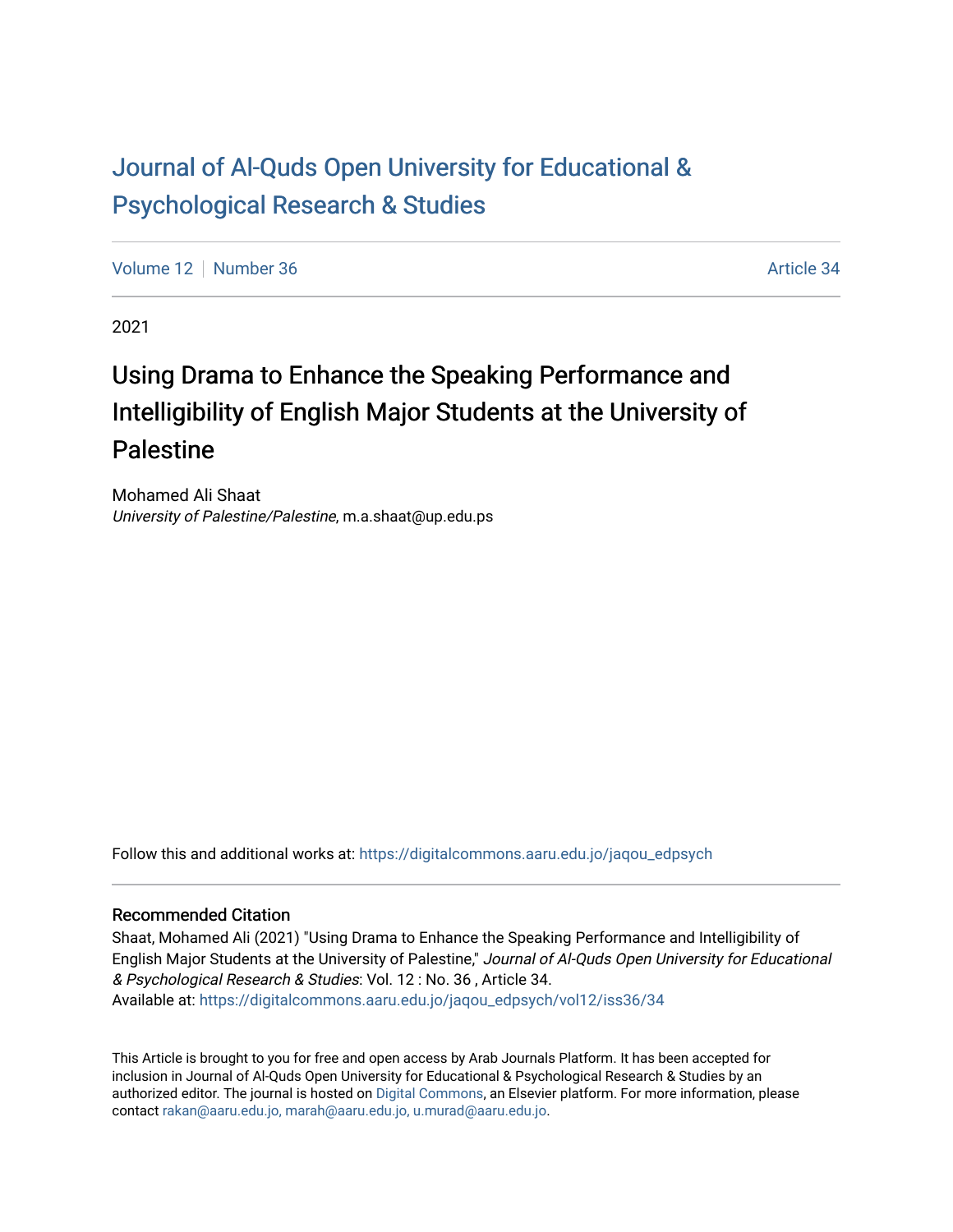# **Using Drama to Enhance the Speaking Performance and Intelligibility of English Major Students at the University of Palestine**

استخدام مدخل الدراما لتحسين أداء المحادثة والمفهومية لدي طلبة اللغة الإنجليزية في جامعة فلسطين

*Mohamed Ali Shaat*

Assistant Professor /University of Palestine/ Palestine m.a.shaat@up.edu.ps

حممد علي شعت أستاذ مساعد/ جامعة فلسطين/ فلسطين

**Received:** 25/ 10/ 2020, **Accepted:** 8/ 5/ 2021. **DOI:** 10.33977/1182-012-036-017 **https:** //journals.qou.edu/index.php/nafsia

**تاريخ االستالم:** /25 /10 2020م، **تاريخ القبول:** /8 /5 2021م. **E-ISSN:** 2307-4655 **P-ISSN:** 2307-4647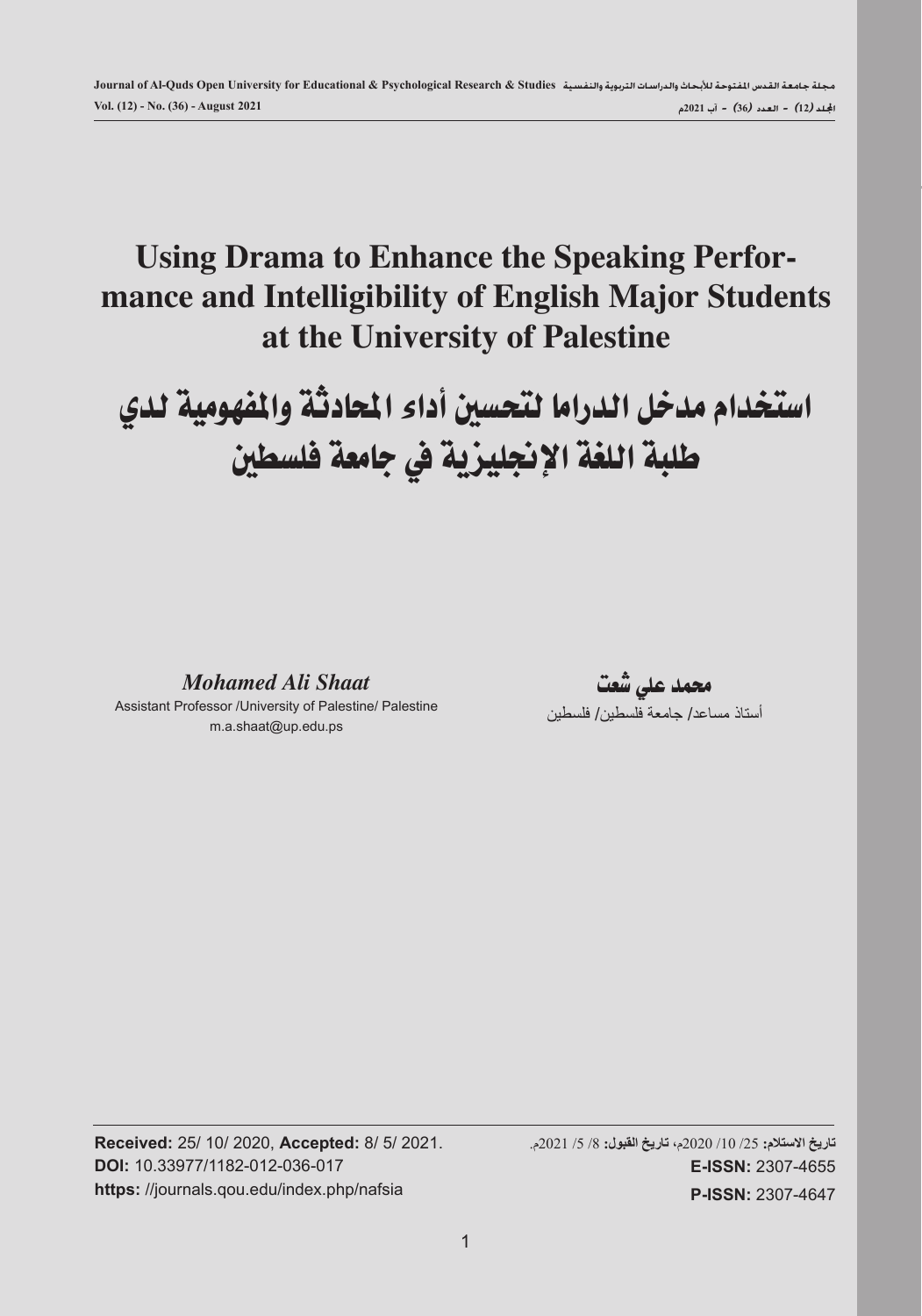# *Abstract*

Speaking activities are one of the most difficult tasks that many English foreign language learners (EFLLs) do not admire. These learners are not motivated enough to participate in such activities, and usually, they opt to withdraw. Most English language teachers adopt traditional methods in dealing with such activities, which negatively affects their students' speaking performance. The main purpose of the present study is to investigate the effect of using the drama approach on enhancing speaking performance and intelligibility among English major students at the University of Palestine. The researcher adopted the quasi-experimental approach and selected a convenient sample of the University of Palestine's English majors, including 15 senior students, two males and 13 females. The selected students were enrolled in a drama course during the second semester of the academic year 2018/2019. To achieve the goals of the study, the researcher used drama as a teaching approach to enhance students' speaking performance and intelligibility. In the one-group experiment design of this study, the researcher conducted a speaking pre/posttest on the study participants. The participants' speaking performance and intelligibility were qualitatively and quantitatively analyzed. The results revealed that the drama approach positively enhanced the University of Palestine's English students' speaking performance and intelligibility.

*Keywords*: Drama approach, speaking performance and intelligibility

الملخص

تعد أنشطة المحادثة من أصعب المهمات التي لا يف�ضلها عدد كبري من طلبة اللغة الإجنليزية، والذين ال يشعرون بالتحفيز للمشاركة في هذه الفعاليات، لذا ينسحب منها معظم الطلاب، وبالتزامن نجد أنَّ ۖ معظم المدرسين يستخدمون طرقاً تقليدية لتنفيذ أنشطة المحادثة لطلبتهم، الأمر الذي ينعك�س �سلبا على أداء املحادثة واملفهومية لهؤالء الطلبة. تهدف هذه الدرا�سة إيل البحث يف أثر استخدام منهج الدراما لتحسين أداء المحادثة والمفهومية لطلبة اللغة الإجنليزية يف جامعة فل�سطني، وقام الباحث

باختيار عينة قصدية تشمل (15) طالب تخصص لغة إنجليزية من كلية التربية – جامعة فلسطين، موزعين إلى )2( من الذكورو )13( من الإناث والذين كانوا م�سجلني لمقرر الدراما خلال الفصل الدراسي الثاني للعام الجامعي 2019/2018 م، حيث ا�ستخدم الباحث مدخل الدراما كاستراتيجية تدريس لتحسين أداء المحادثة والمفهومية لعينة الدرا�سة م�ستخدما يف ذلك عينة جتريبية واحدة طبق عليها اختبار محادثة قبلياً وبعدياً والذي تم تحليل نتائجه كمياً وكيفياً، أظهرت نتائج الدراسة أثراً إيجابيا للدراما في تحسين أداء المحادثة والمفهومية لطلبة اللغة الإنحليزية في جامعة فلسطين.

**الكلمات املفتاحية**: مدخل الدراما – اداء املحادثة واملفهومية

### **1. Introduction**

Speaking is one of the four important skills of any language. People speak to express their thoughts and feelings. Chaney & Burk (1998, p.13) mentioned that speaking is a process that aims to convey meaningful messages through verbal and body language in different loquacious situations. It includes the speaker's ability to produce accurate and correct utterances, linguistic competence, and knowledge of the appropriate context for language use, enabling a speaker to use a suitable language in different speaking situations and socio-cultural competence. This was illustrated by Kailani and Muqattach (2017, p.43), who stated that enhancing English foreign language learners' (EFLLs') speaking abilities involves introducing the linguistic forms of English language for those learners and training them on when and how to use these forms.

From the aforementioned paragraph, which illustrates the importance of speaking skills and their components, one can conclude that handling speaking activities to EFLLs require well-planned teaching procedures that aim to enhance the communicative competence, strategic, linguistic, and socio-cultural competencies of these learners. However, effective teaching of speaking, which enables learners to use the target language naturally, is still neglected by teachers of English as a foreign language (Afana, 2012; Ashour,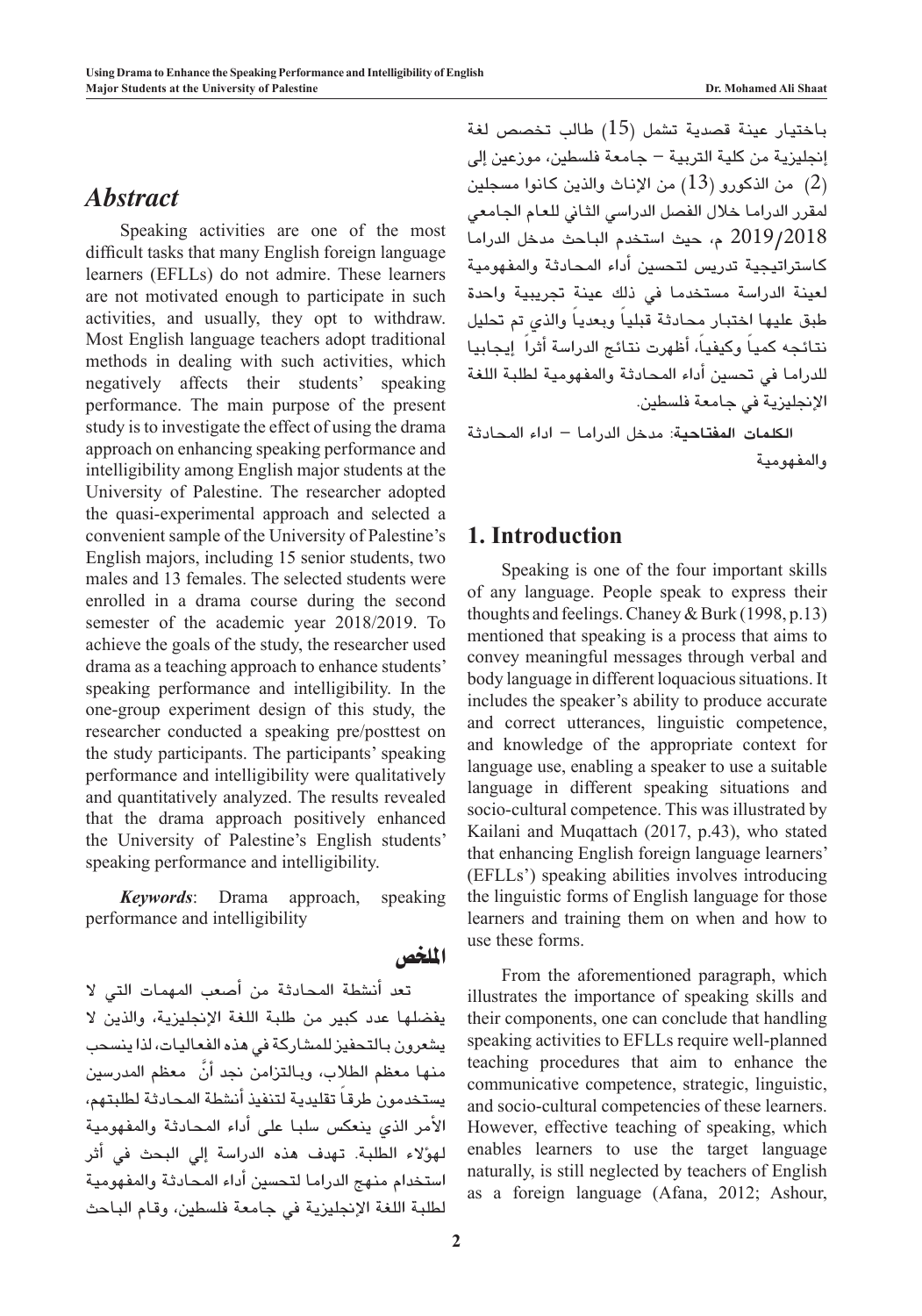2014; Zourob, 2014). It seems that most of those teachers are still adopting the traditional methods of teaching, which focus on grammar rules and the meaning of vocabulary that are isolated from their social context (Harmar, 2001; Richards & Renandyya, 2002). Kailani and Muqattach (2016) pointed out that classes that are demonstrated by the use of the grammar-translation method do not provide opportunities for EFLLs to communicate using the target language, and in such type of instruction, spoken language is neglected. The researcher believes that the utilization of merely one method of teaching, the grammar-translation method, is disadvantageous to EFLLs who will not be motivated to keep participating in the teaching activities which focus on teaching structure and neglect teaching oral skills.

Neglecting to teach speaking to EFLLs has devastating results. Shaat (2017) revealed that the oral proficiency of high and low achievers of English majors at al-Azhar University in Gaza is not up to the required level of English foreign language learners. Most of the participants' level of oral proficiency in Shaat's study falls under the slow and moderate slow levels. Moreover, Tuan and Mai (2015) indicated that a wide majority of language learners find it difficult to convey their thoughts and feelings using the target language orally. Results of the interview with a random sample of Palestinian EFLLs, which was conducted in a pilot study done by the researcher to reveal the reasons behind the aforementioned problem, indicated that those learners seldom experience natural and live speaking activities during the different stages of their education levels. Most of their teachers focus on teaching grammar and structure of the language, which is a teacher-centered instruction.

In contrast, the drama approach of teaching is a student-centered approach. Drama, in literature and applied linguistics, motivates interlocutors to produce improvisational fluent and natural speech. Bailey (2006) mentioned that when interlocutors communicate orally with each other, they tend to experience modified interaction which facilitates comprehension of the intended message. In addition, Laught (2019) claimed that engaging EFLLs in dramatic activities helps create real-life-like situations that provide chances for those students to use the language and may positively affect their speaking performance and intelligibility.

# **2. Rationale of the Study**

The literature review has shown that the speaking performance of EFLLs is not up to the required standard, and the speaking problems which encounter these learners stand as a serious barrier that hinders students' communication (AL-Hosni, 2014; Shaat, 2017). Hence, a resurgence has been emerged among local and foreign researchers to enhance the speaking ability of EFLLs. For example, Pishkar, Moinzadeh, and Dabghi (2017) revealed the effect of teaching modern English drama on the students' fluency and accuracy of speaking. Furthermore, Thomson (2016) investigated the effectiveness of drama as an instructional approach for the development of second language oral fluency and comprehensibility. Also, Sabah (2015) revealed the effectiveness of using debates in developing the speaking skills of English majors at the University of Palestine. In addition, Aljadili (2014) identified the effectiveness of using virtual classes in developing the tenth graders' speaking skills and reducing their speaking anxiety. Moreover, Zourob (2014) conducted an experiment to find out the effectiveness of using webinars in improving the speaking skills among Rafah UNRWA seventh graders. Also, Ashour (2014) tested the effect of using a video conferencing-based strategy on UNRWA ninth graders' English speaking skills. Furthermore, Sharbain (2009) explored the difficulties encountering ninth-grade English teachers in performing their roles in light of the communicative approach to teaching speaking in the Gaza Strip. Additionally, Borgde (2007) discussed how drama activities could be used in teaching German to various groups of students at Cork Institute of Technology.

Up to the researcher's best knowledge, none of the previous studies which have been conducted in the Gaza Strip investigated the effect of using the drama approach to enhance the speaking performance and intelligibility of the University of Palestine's English majors. The recent study addressed this unique aim.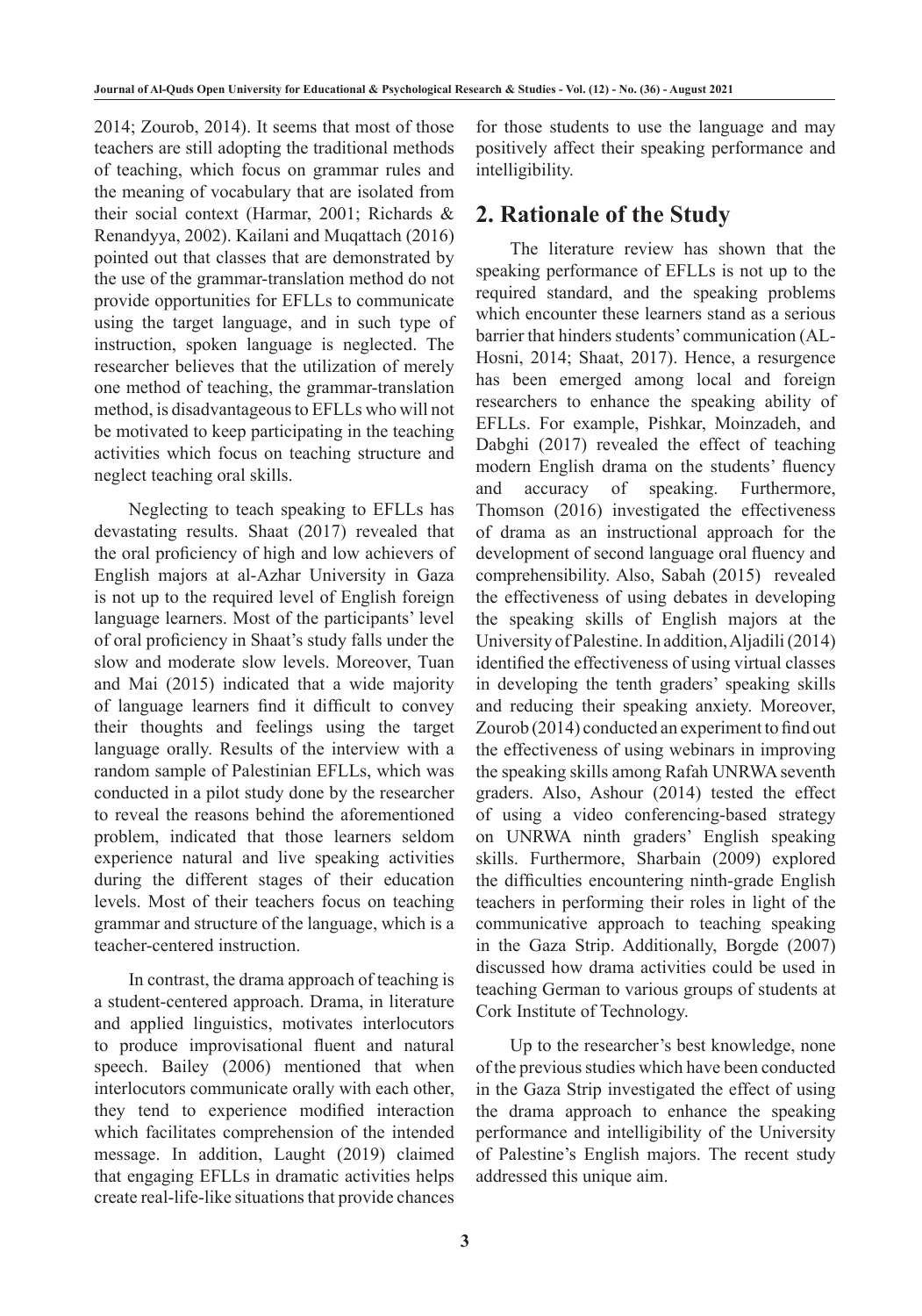### **3. Research Questions**

This study attempted to answer the following major question:

What is the effect of using the drama approach to enhance speaking performance and intelligibility among the University of Palestine's EFLLs?

To achieve the aims of the study, the researcher addressed the following sub-questions:

- *1.* Are there statistically significant differences at (a< .05) between the speaking performance of the University of Palestine's English majors before and after attending drama classes?
- *2.* Are there statistically significant differences at  $(a<0.05)$  between the level of intelligibility of the University of Palestine's English majors before and after attending drama classes?

# **4. Literature Review**

#### **4.1 Speaking Performance**

Students' speaking performance should be evaluated throughout the teaching and learning process. Thornburg (2005, p.127) proposed four categories that can be used to assess speaking ability. The first category Thornburg suggested is grammar and vocabulary. On this scale, students get marks for the accurate and appropriate use of the syntactic forms and vocabulary, which help meet the required task. The second category is discourse management, where examiners look for evidence of the students' ability to express ideas and opinions in coherent and connected speech. This requires that learners must be able to construct sentences and produce utterances in order to convey information and to express or justify opinions. Pronunciation is the third category Thornburg suggested to assess the speaking ability of English learners. This term refers to students' ability to produce comprehensible utterances to fulfill the task requirements, such as the production of individual sounds, the appropriate linking of words, and the use of stress and intonation to convey the intended meaning. The last category of assessing speaking

ability is interactive communication, which refers to the students' ability to interact with interlocutor by initiating and responding appropriately and at the required speed and rhythm to fulfill the task requirement, including using functional language and strategies to perform the interaction.

From the four classification terms cited above, readers can conclude that speaking is an active interaction between a speaker and listener/s. An English language speaker must be able to produce fluent speech using appropriate and variant types of vocabulary and structures. In addition, good speakers have to use comprehensive pronunciation and accurate grammar rules to communicate their opinion effectively.

Also, researchers have shown that fluency, which refers to how smoothly and quickly a speaker can produce correct connected speech, is an important indicator of a good speaking performance. Scientific studies have shown that fluency has some predicators. These predicators are: The speaker's amount of talk, speech rate, and the mean length of run (Lennon, 1990; Riggenbach, 1991). On the one hand, the research results showed that a native speaker's speech rate ranges from 120-260 words per minute (wpm) (Gotz, 2013, p.15). In real-life situations, a foreign language speaker's rate of speech is lower than this level (Hincks, 2008 as cited in Gotz, 2013, p.16). It is ranged from 125-150 wpm (Koch, 1998 as cited in el-Hilaly, 2001). On the other hand, the mean length of run, which was computed by dividing the amount of talk by the number of the speaker's pauses, presents the extent to which learners are able to produce segments of a message without pausing while engaged in an oral narrative task (Ellis & Barkhuizen, 2005, p.156).

It is worth mentioning that the students' speaking performance is affected by the following main factors: (1) performance condition, which includes time pressure, planning, and amount of support; (2) effective factors such as motivation, confidence, and anxiety, and (3) listening ability and feedback during speaking activities (Tuan & Mai, 2015). Considering these factors when training students to speak naturally as in real-life situations, which is the main concern of the drama approach, helps learners produce accurate, fluent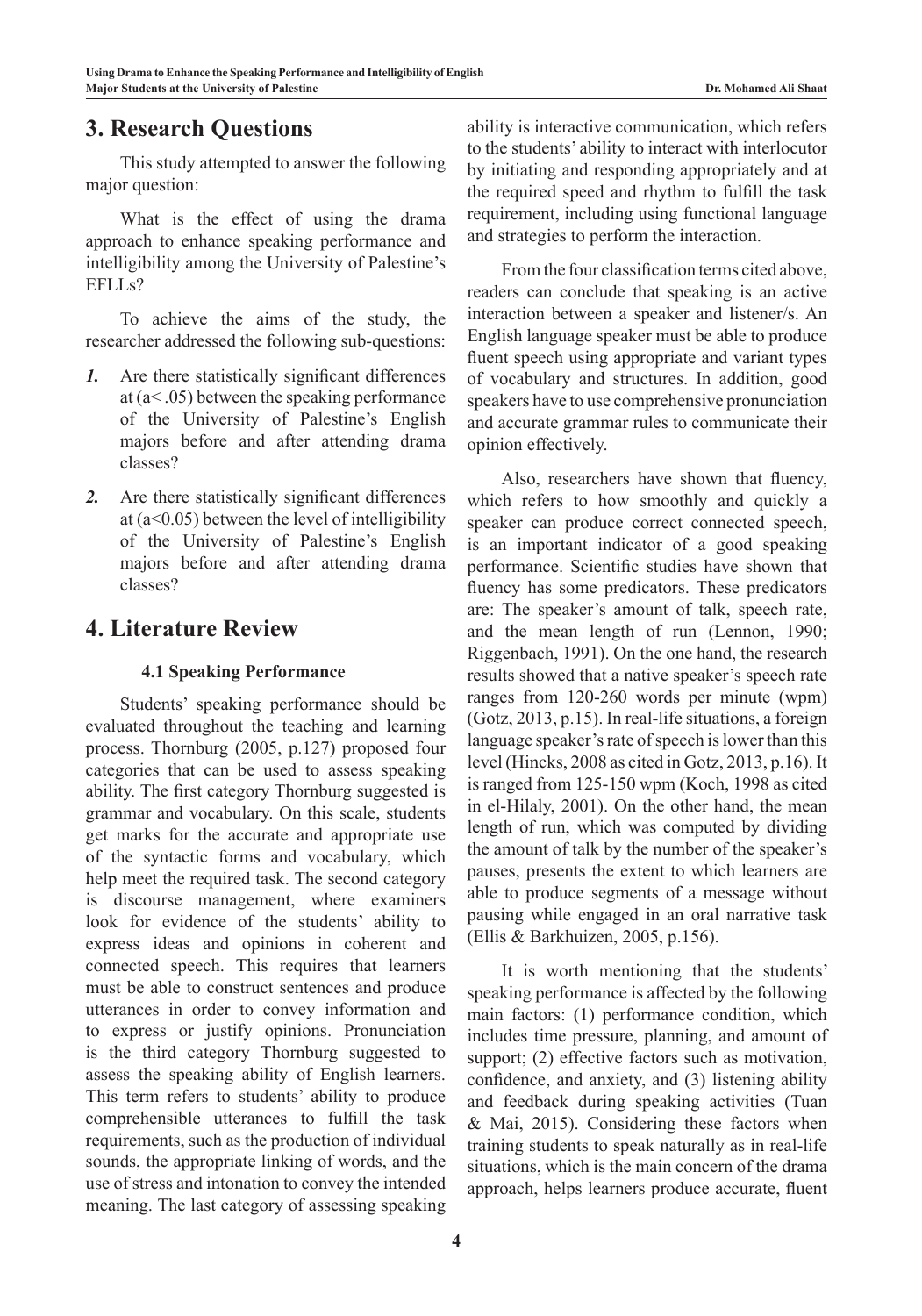utterances, which may positively affect the level of intelligibility a listener gains.

#### 4.2 Intelligibility

Intelligibility indicates how a person's speech can be understood or comprehended. Derwing and Munro (2009) differentiated between two terms, namely comprehensibility and intelligibility. The former describes how easy or difficult people can comprehend speech, whereas the latter tackles how much listeners actually understand a speaker's produced utterance. Derwing and Munro also pointed out various ways to assess intelligibility, including giving listeners dictations and counting the percentage of words they transcribe correctly, asking listeners to indicate whether the sentences a speaker produces are true or false, answering comprehension questions, and writing summaries to determine how well a listener actually understand what is said. Kang, Thomson, and Moran (2018) revealed that the strongest way of measuring intelligibility is by counting the listeners' responses to nonsense sentences. On the other hand, Flipsen (2006) suggested that choosing the best words which help convey the meaning accurately, constructing correct syntax structure, using the correct sounds, including the appropriate prosody to ensure coherence and cohesion, and possessing the physical skills are various means which help make a speaker's speech comprehended. Flipsen added that if you want to measure the intelligibility of someone, you have to measure how much is being understood.

Motivating students to produce comprehensive utterances in a natural teaching environment affects their intelligibility. In traditional English classes, which are teachercentered in most of the class time, students' role is passive and students are considered empty boxes that should be filled with information (Kailani, & Muqattach, 2016). Students do not experience any chance to find out about the language nor use it naturally in such classes. Hence, teachers are advised to use effective teaching methods that aim to motivate students, who should be active learners, to naturally use the target language. In addition, Diaz-Rico (2013, p.145) called for providing chances for learners to communicate their thoughts using the target language as in reallife situations. Drama used as a type of effective teaching approach may help achieve this aim. As Laught (2019, p.15) indicated, using drama in teaching is so effective and plays an important role, especially with lower-level English language learners.

#### **4.3 The Drama Approach**

In literature, drama describes a genre of writing, a play performed in a theater, radio, or television. Longley (2018) defined it as the portrayal of fictional or non-fictional events through the performance of written dialogue. In applied linguistics, drama-based teaching is a participants-oriented method that constructs a goal of learning about life through dramatic methods and involves a group of learners who cooperate to achieve that goal (Water, McAvoy & Hunt, 2015, p.50). Kao and O'Neill (1998, p.6) asserted that drama techniques include group oriented activities, which activate negotiation of meaning in a more natural and unpremeditated speech to motivate learners to communicate fluently.

The benefit of drama in enhancing EFLLs' speaking performance has recently emerged as a promising teaching technique. Thomson (2016) showed that drama based instruction could significantly increase L2 English oral fluency and comprehensibility. In addition, Afana (2012) indicated that educational drama intervention has a positive impact on enhancing ninth graders' speaking skills at UNRWA schools in Gaza. Also, Borgde (2007) found that drama activities are very useful in teaching German to various groups of students at the Cork Institute of Technology. However, Abu Rezeq and Abu Taha (2018) revealed that more than 73% of their study participants did not have chances to act the plays they learned dramatically.

### **5. Purpose of the Study**

#### *The study aimed at:*

- *1.* Exploring the effect of using the drama approach to enhance speaking performance and intelligibility among the University of Palestine's English majors.
- *2.* Suggesting pedagogical steps which activate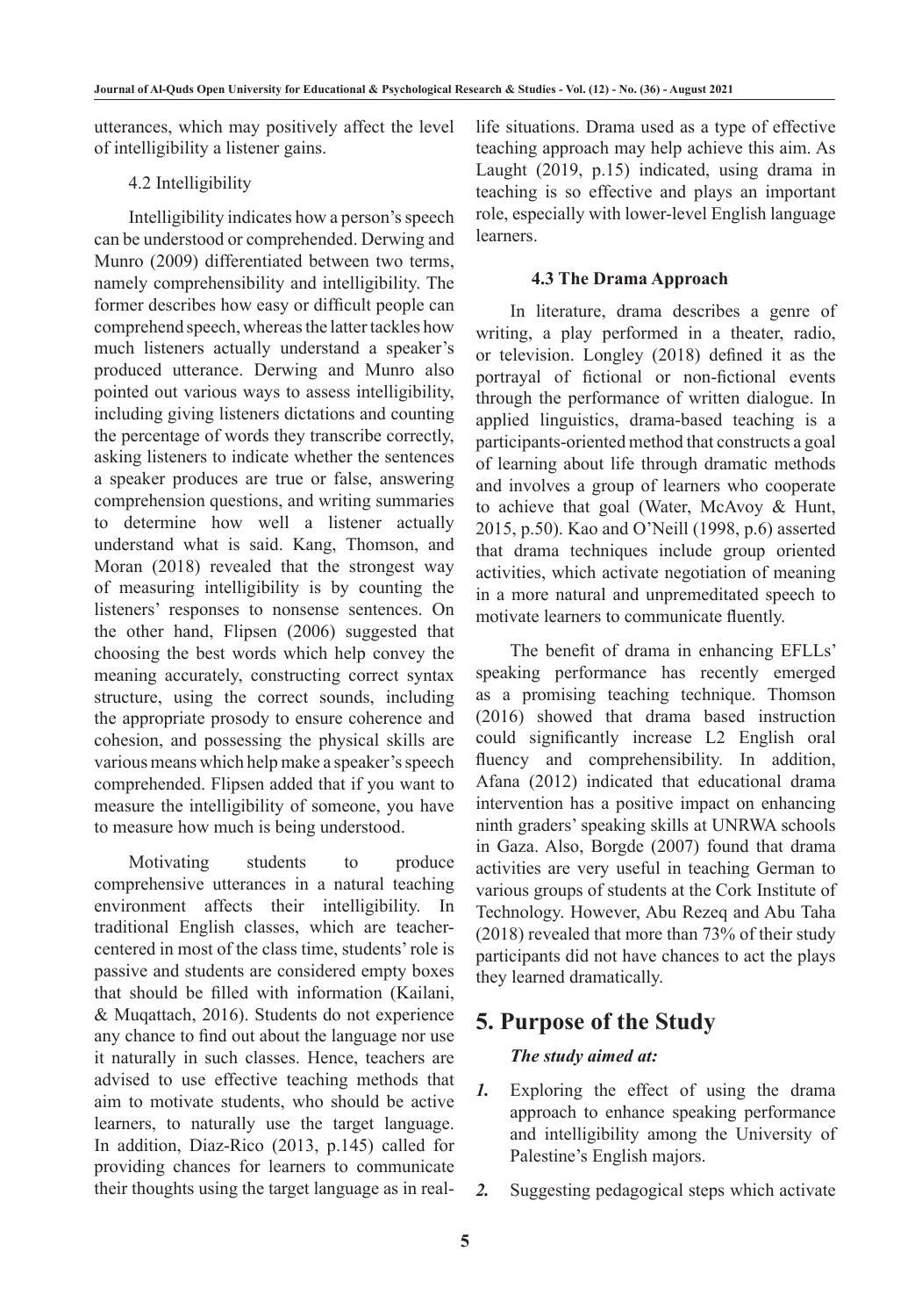the use of drama as an effective teaching strategy.

### **6. Hypotheses of the Study**

- *1.* There are statistically significant differences at a<0.05 level between the speaking performance of the University of Palestine's English majors before and after attending drama classes.
- *2.* There are statistically significant differences at a<0.05 level between the speaking performance of the University of Palestine's high achiever English majors before and after attending drama classes.
- *3.* There are statistically significant differences at a<0.05 level between the speaking performance of the University of Palestine's low achiever English majors before and after attending drama classes.
- *4.* There are statistically significant differences at a<0.05 level between the intelligibility level of the University of Palestine's English majors before and after attending drama.
- *5.* There are statistically significant differences at a<0.05 level between the intelligibility level of the University of Palestine's high achievers English majors before and after attending drama classes.
- *6.* There are statistically significant differences at a<0.05 level between the intelligibility level of the University of Palestine's low achievers English majors before and after attending drama classes.

### **7. Significance of the Study**

This study could be significant since it aimed to explore the effect of the drama approach on enhancing the speaking performance and intelligibility of the University of Palestine's EFLLs. In addition, the significance of the study was included in its purpose to recommend useful pedagogical steps that could activate the use of the drama approach in teaching speaking activities to EFLLs. Moreover, the researcher's hope to provide educationalists with a tool that could be used to assess EFLLs' speaking performance and

intelligibility made the significance of the study obvious to every linguist.

### **8. Delimitations of the Study**

The present study was implemented during the second semester of the academic year 2018/2019 to measure the effect of the drama approach on enhancing the speaking performance and intelligibility among senior English majors at the Faculty of Education at the University of Palestine.

### **9. Methods & Procedures**

#### **9.1 Research Design**

To achieve the aims of the study, the quasiexperimental approach was used, and pre-post speaking tests on a one-group experiment design were conducted. A purposeful sample from the Faculty of Education at the University of Palestine was chosen to represent the study participants. It included 15 students; 13 females and two males. They all studied English for Palestine from grade one to grade 12, and they have joined the University of Palestine to pursue their studies and receive a B.A. in Teaching English. All of those students are English major seniors who have been enrolled in a Drama Course during the second semester of the academic year 2018/2019. The whole group attended the drama classes, which lasted about nine weeks, and they all sat for the pre/post speaking test.

#### **9.2 Instrumentation**

The study instrument was a pre-post speaking test, which was used to assess the participants' speaking performance and their intelligibility. The test was designed to evaluate the English majors' ability at the University of Palestine in: (1) uttering fluent and accurate speech, (2) producing comprehensible speech which affects its intelligibility, (3) combining ideas in streamlined utterances about one topic, and (4) being critical when forming opinions about a specific issue.

The initial version of the pre-post speaking test was constructed based on oral narrative tasks that include two phases. The first phase invites the study participants to introduce themselves one at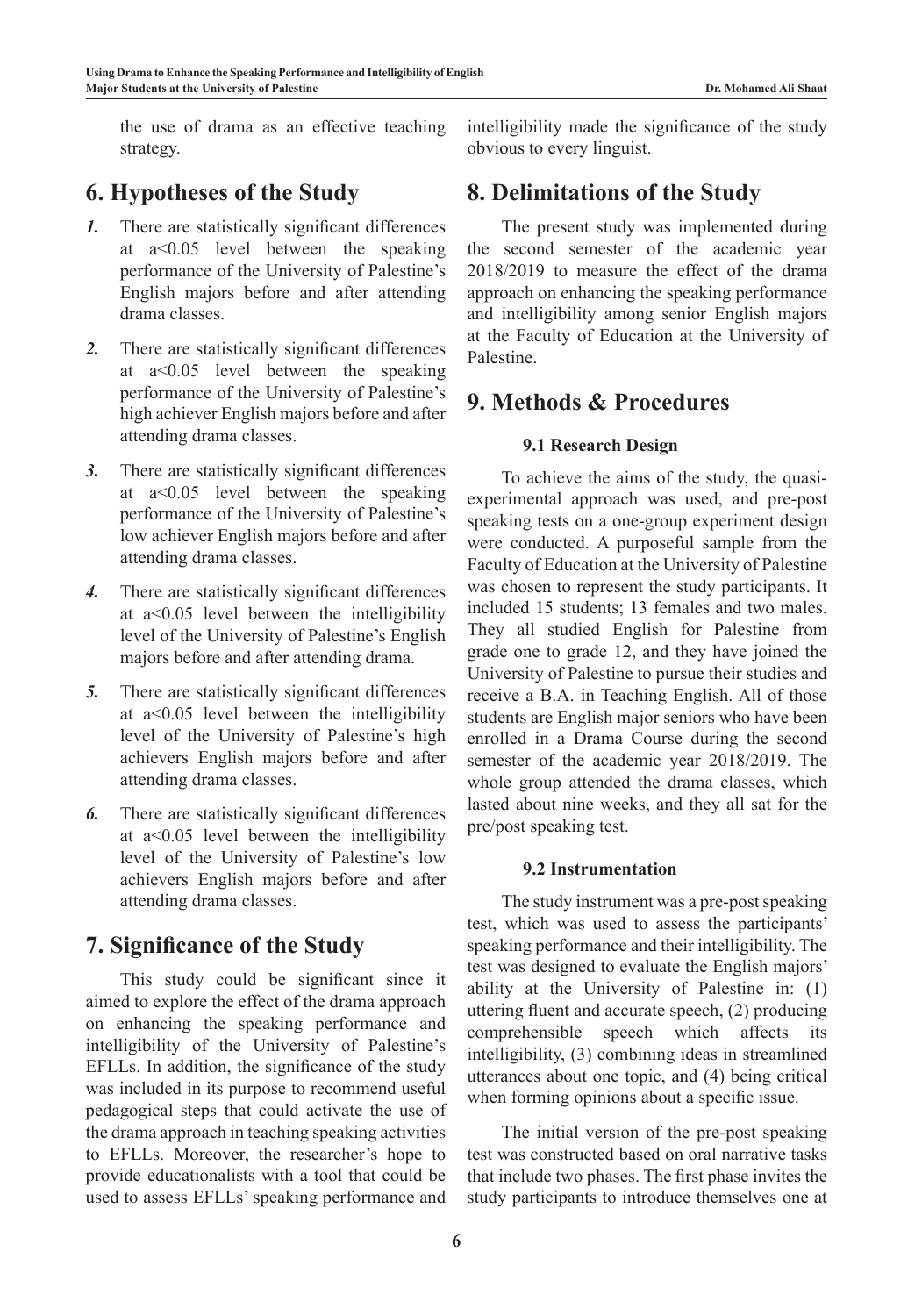a time by illustrating specific points, introducing themselves, saying whether they enjoy their study or not and why, and describing their future plans. The second phase of the test requires the participants to talk about one particular topic which was describing their hometown freely.

#### **9.3 Validity of the Test**

To achieve the content validity, the initial version of the speaking test was distributed to five faculty members from different universities in Gaza. These instructors have ample experience in teaching speaking, and they kindly reviewed the test and assured its validity.

#### **9.4 Reliability of the Test**

The researcher assured the reliability of the pre/post speaking test using the test-retest reliability. The test was conducted on a group of Palestinian EFLLs as a pilot study. The test was conducted for a second time after 15 days on the same group of students. The reliability of the coefficient of the speaking test was 0.85, which indicated acceptable reliability (George & Mallery, 2003, p. 231). In addition, two raters measured the participants' speech performance and intelligibility. The mean scores of these two raters were collected to ensure inter-rater reliability.

#### **9.5 The Drama Approach**

Using the drama teaching strategy involves sequential steps which aim at enhancing EFLLs' English proficiency. It involves training students to read a drama script, analyze it thoroughly, and perform it dramatically. These steps are conducted to enrich the participants' knowledge of English vocabulary, English structure and grammar, and train them to use the language naturally in an improvisational manner to enhance their speaking performance and intelligibility.

### *9.5.1 Description of the Strategy*

The drama teaching approach, which was derived from Laught (2019, pp. 15-20), includes the following:

The teacher provides students with scripts of dramatic scenes giving them the opportunity

to rehearse and repeat the language aiming at enhancing their fluency and accuracy.

- The teacher provides opportunities for students to read the various scripts aloud, discuss and learn lexical phrases and deal with segmental texts.
- *-* A line-by-line analysis of the scripts is conducted, followed by a detailed explanation of words' intonation and the use of body language.
- *-* Vivid explanation of direct modeling words, phrases, and idiomatic expressions is accompanied by the script analysis, while the teacher's existence provides opportunities to respond effectively to the participants' inquiries about the scripts' language.
- *-* Students are given opportunities to rehearse words and phrases and to build meaning together.
- *-* Students then are engaged in higher-order thinking skill which requires them to analyze the characters' interactions.
- *-* Students get themselves ready to perform their roles which are recorded for further analysis.
- *-* To ensure stimulated recalls, students set together to watch segments of videotape that recorded their performance shortly after they perform any scene and are asked to comment on their experience as they remember.
- *-* To employ double stimulated recall, students are motivated to watch native speakers' and colleagues' performance of the same script and compare it with their performance.
- *-* Casual conversations between the instructor and the participants are daily ensured to enhance students' self-confidence and reduce their speaking anxiety.
- The teacher always provides useful feedback to students about their dramatic roles and speaking performance.

### *9.5.2 Validity of the Activities*

The researcher distributed the first version of the designed activities to three TEFL professors from two Palestinian universities in Gaza, who kindly reviewed it and assured its validity.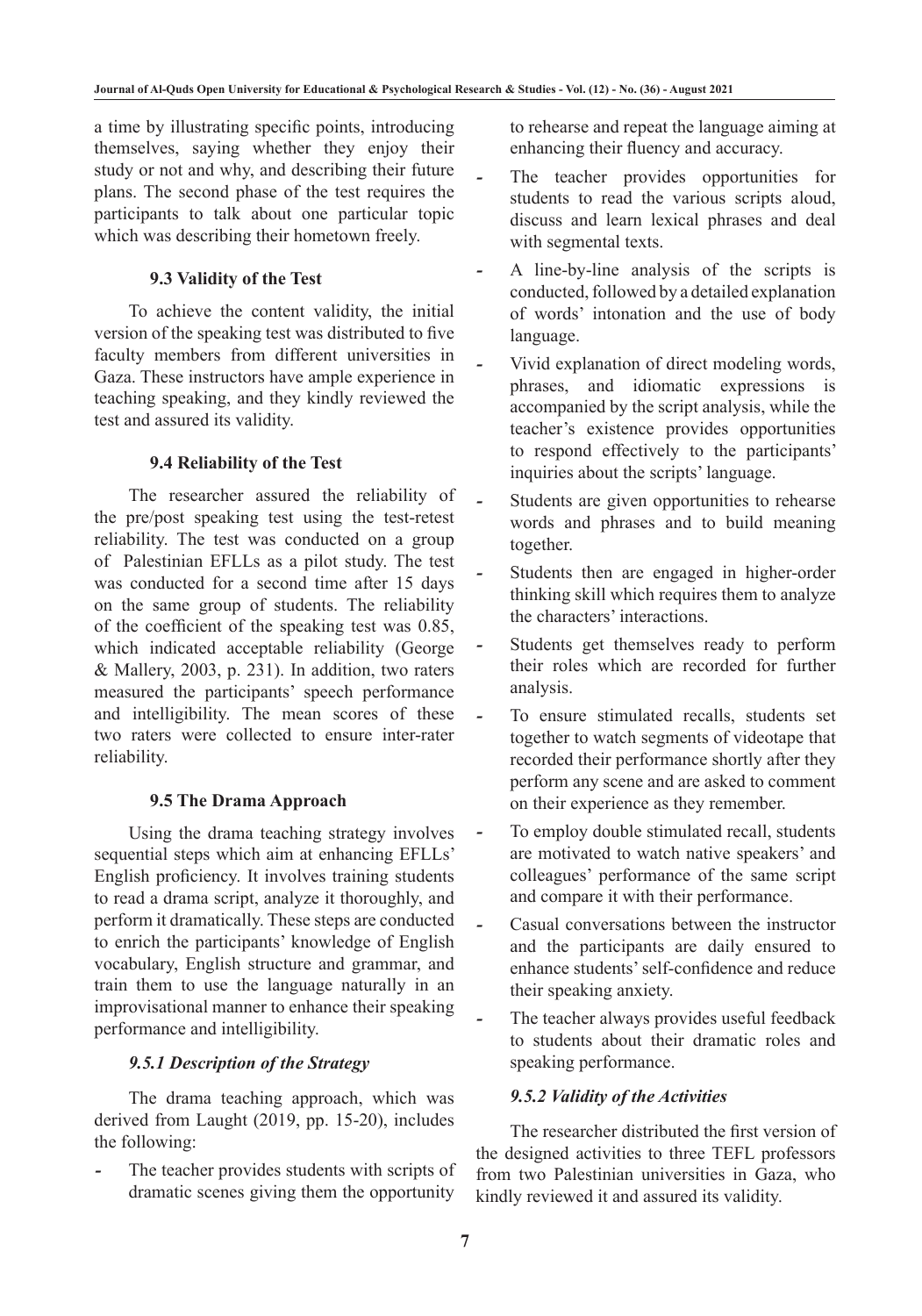### **10. Implementation**

The steps of implementing this study included:

The researcher informed the University of Palestine's EFLLs about the aims of the experiment and administered the pretest on the study participants.

Following the drama teaching strategy principles, the study participants were trained on dramatic scenes while handling the various activities of the drama course conducted in the second semester of the academic year 2018/2019, and the training lasted for about nine weeks; two hours each.

- *-* The researcher administered the posttest to the study participants.
- *-* The participants' speaking performance on the pre/posttest was rated twice; by the researcher and another rater, and both of them agreed on an average speech analysis of each student. These raters analyzed the fluency and coherence, lexical resources, grammatical range and accuracy, and pronunciation of the speaking performance of the study participants according to the criteria of the International English Language Testing System (IELTS; Marks, 2007, pp. 5-7).
- In addition, the qualitative analysis of fluency of the participants was assessed by measuring its temporal variables, namely amount of talk, speech rate, and the mean length of run, as the literature review has indicated that these variables are best predicators of fluency (Lennon, 1990; Riggenbach, 1991). The amount of talk is the total number of words produced by each student, while speech rate was computed by dividing the total number of syllables produced by a learner, the amount of talk, by the time it took to produce them by seconds and multiplied it by sixty. In addition, the third temporal variable of fluency was the mean length of run, which was calculated as an average number of syllables produced in utterances pauses lasting four seconds or more (Delaney, 2012; Kormos & Denes, 2004).
- The intelligibility of students' speech was

measured by two raters who sat in different places opposing the students while carrying out the speaking test. These raters listened to each student one by one, concentrated on the correct sentences and nonsense a speaker produced, and rated how much comprehensive the student's speech was to get the mark, from 1-5, accordingly. Then, the two marks of the two raters were compared, and the means of the two scores were granted as a final score of the participants' intelligibility on the pre/posttests.

- The researcher computed the differences between students' speaking performance in the pre and posttests using the required statistical techniques.
- Results' discussion, conclusions, and recommendations were constructed.

### **11. Statistical Techniques**

The researcher used quantitative data analysis techniques utilizing SPSS 26. The following describes these statistical techniques.

- *1.* Descriptive analysis (Mean/Median, Range, Interquartile Range, and the Std. Deviation)
- *2.* Shapiro-Wilk test
- *3.* Independent Samples t-test
- *4.* Paired Samples t-test
- *5.* Wilcoxon Signed Ranks Test
- *6.* Effect Size (ES)
- *●* The effect size for Wilcoxon Signed Ranks Test

$$
ES = \frac{4T}{n(n+1)} - 1
$$

where,

T: Sum ranks for positive signs.

- *●* n: Number of matched pairs.
- *7.* Test of Normality

The researcher tested the normal distribution of the data that the study's tool provided to find out which statistical technique, parametric or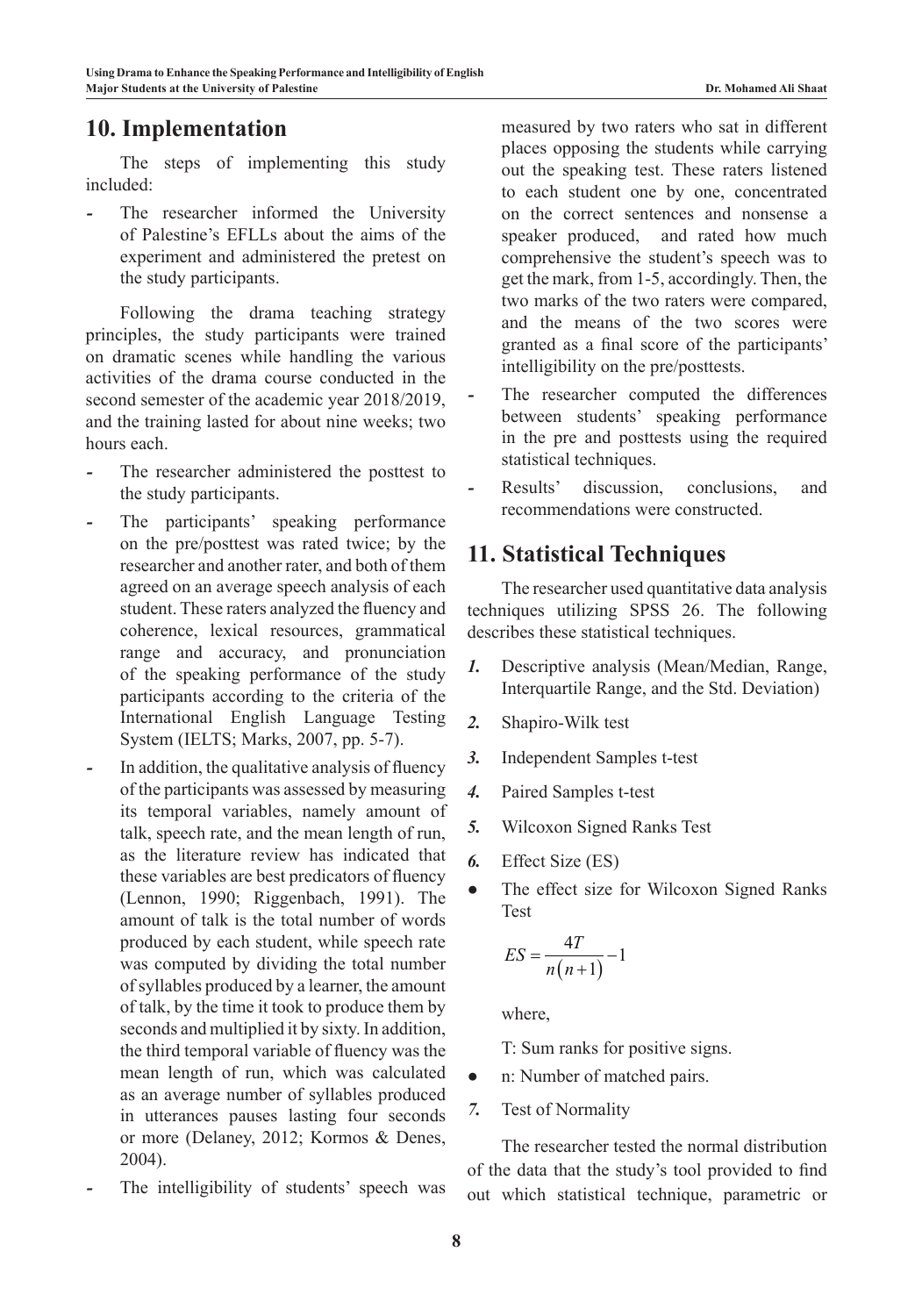non-parametric, should be used to perform the statistical data analysis. The results of Shapiro-Wilk test of normality, which was used to perform the aforementioned statistical technique, are stated in Table 1 below.

| Table $(1)$                            |      |             |                                 |                  |         |                       |         |
|----------------------------------------|------|-------------|---------------------------------|------------------|---------|-----------------------|---------|
|                                        |      |             | <b>Result of Normality Test</b> |                  |         |                       |         |
| Group                                  |      | All data    |                                 | Low<br>achievers |         | <b>High achievers</b> |         |
|                                        |      | <b>Test</b> | Sig.                            | <b>Test</b>      | Sig.    | <b>Test</b>           | Sig.    |
|                                        | Pre  | .932        | .296                            | .810             | .019    | .552                  | $.000*$ |
| <b>Speaking Performance</b>            | Post | .896        | .082                            | .846             | .051    | .552                  | $.000*$ |
| Intelligibility: Nonsense<br>sentences | Pre  | .910        | .136                            | .807             | .018    | .961                  | .814    |
|                                        | Post | .837        | $.011*$                         | .807             | .018    | .735                  | $.021*$ |
|                                        | Pre  | .805        | $.004*$                         | .366             | $.000*$ | .684                  | $.006*$ |
| Intelligibility: overall grade         | Post | .881        | $.049*$                         | .752             | $.004*$ | .552                  | $.000*$ |
|                                        | Pre  | .837        | $.012*$                         | .953             | .700    | .791                  | .069    |
| Fluency: Amount of Talk                | Post | .978        | .951                            | .965             | .845    | .946                  | .707    |
|                                        | Pre  | .933        | .298                            | .851             | .060    | .643                  | $.002*$ |
| Fluency: Speech Rate                   | Post | .922        | .205                            | .909             | .273    | .826                  | .129    |
|                                        | Pre  | .842        | $.013*$                         | .818             | $.024*$ | .939                  | .660    |
| Fluency: Speech Run                    | Post | .935        | .327                            | .953             | .707    | .926                  | .567    |

\* The variable is not normally distributed at .05 level

Table 1 shows that the p-values for some of the variables; the nonsense sentences in the pretest, the amount of talk in the pre and posttest, the speech rate in the posttest, the speech run in the pre and posttest, are greater than .05 level of significance, therefore the distributions for these variables are normally distributed. Consequently, parametric tests should be used to perform the statistical data analysis. On the other hand, for the other variables, the p-values are less than .05 level of significance, then the distributions for these variables are not normally distributed. Consequently, non-parametric tests should be used to perform the statistical data analysis.

### **12. Results**

The following shows the verification of the hypotheses of the study.

*1.* There are statistically significant differences at a<.05 level between the speaking performance of the University of Palestine's English majors before and after attending drama classes.

To verify this hypothesis, the researcher used T-test with data which is normally distributed and Wilcoxon Signed Ranks Test with data which is not normally distributed. Results of these tests are stated in Table 2 below.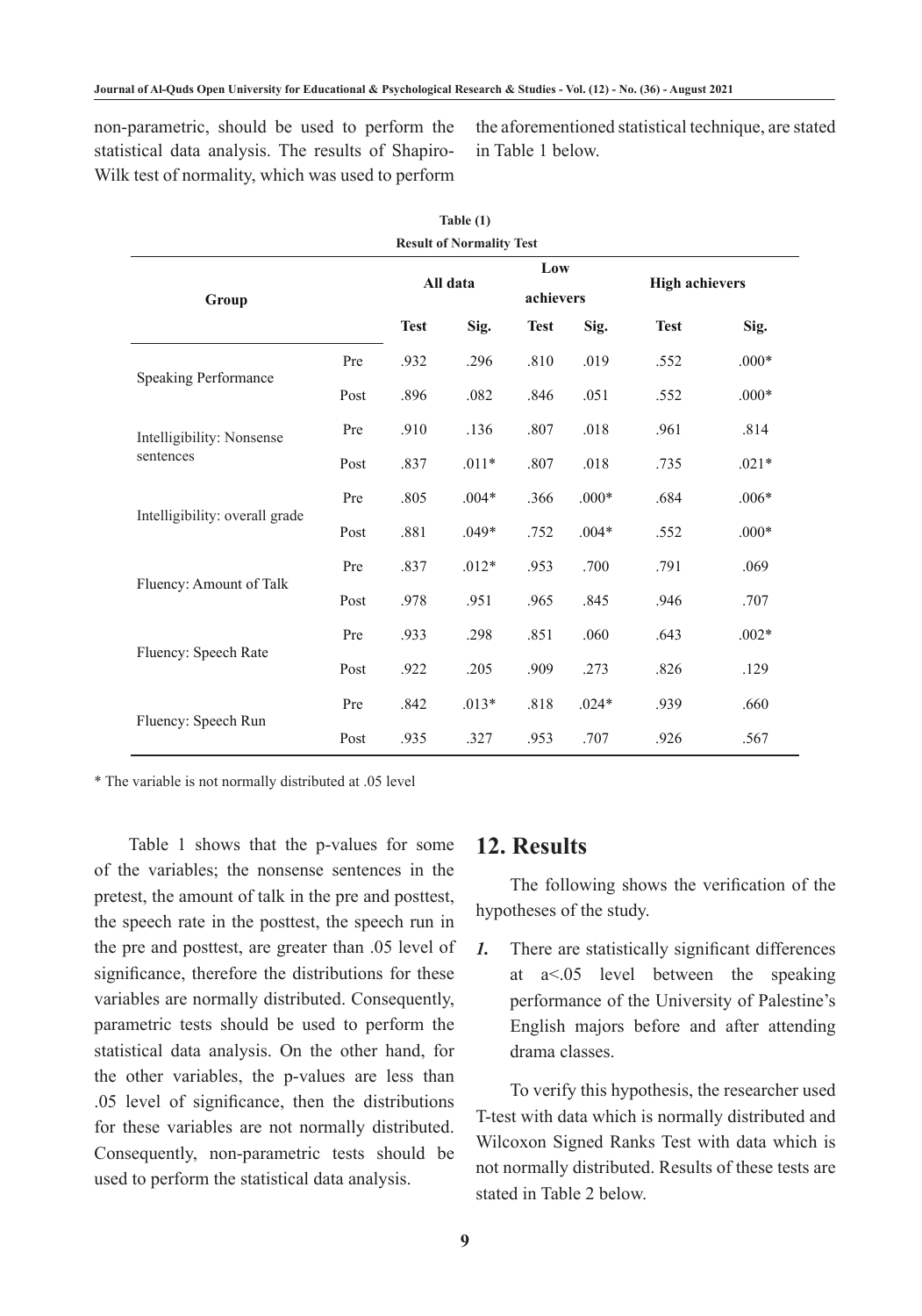#### **Table 2**

| Result of Paired Samples T-Test and Wilcoxon Signed Ranks Test for Pre and Posttests for Speaking Performance and Fluency |  |
|---------------------------------------------------------------------------------------------------------------------------|--|
| of University of Palestine English Majors                                                                                 |  |

|         |                             |            | Mean    | <b>Std. Deviation</b> | <b>Test Value</b> | <b>P-Value</b> | <b>Effect size</b> |  |
|---------|-----------------------------|------------|---------|-----------------------|-------------------|----------------|--------------------|--|
|         | <b>Speaking Performance</b> | Pre tests  | 4.80    | 1.373                 |                   |                |                    |  |
|         | Overall Grade**             | 6.47       | .915    |                       | $-5.493$          | $\leq 0.001*$  | $-1.369$           |  |
|         | Post tests                  |            |         |                       |                   |                |                    |  |
|         | Amount                      | Pre tests  | 296.33  | 25.033                | $-3.409$          | $.0003*$       | 1.00               |  |
|         | of Talk***                  | Post tests | 35.40   | 36.824                |                   |                |                    |  |
|         | Speech                      | Pre tests  | 85.5227 | 1.80216               |                   |                |                    |  |
| Fluency | Rate**                      | Post tests | 99.973  | 12.3499               | $-5.485$          | $.00004*$      | 1.42               |  |
|         | Speech                      | Pre tests  | 17.0580 | 4.95625               | $-3.408$          | $.0003*$       |                    |  |
|         | Run***                      | Post tests | 23.3227 | 5.12732               |                   |                | 1.00               |  |

\* The mean difference is statistically significant at .05 level

\*\* Paired Samples T-Test

\*\*\* Wilcoxon Signed Ranks Test

Table 2 shows that the University of Palestine's English majors' speaking performance means equal 4.80 and 6.47 for pre and posttests, respectively. The value of the T-test equals -5.493, where p-value equals <.0001, which is smaller than .05 level of significance. This implies that there is sufficient evidence to conclude that the mean is significantly different between pre and posttests. Since the sign of the T-test is negative, then the mean in the posttest is significantly greater than that for the pretest. The effect size equals -1.369, which indicates that the difference between pre and posttest is very large. This result means that the intervention of the drama approach has a very significant impact on the speaking performance of English majors at the University of Palestine.

Inspecting the results of the Wilcoxon Signed Ranks Test shows that the University of Palestine English majors' fluency skill, the amount of talk, means equals 296.33 and 35.40 for pre and posttests, respectively. The value of the Z-test equals -3.409, where p-value equals .0003, which is smaller than .05 level of significance. This implies that there is sufficient evidence to conclude that the mean is significantly different between pre and posttests. The sum of the negative and

positive rank equals 0 and 120, respectively. This means that the mean in the posttest is significantly greater than that for pretest. The effect size equals 1.00, which indicates that the difference between pre and posttest is very large. This result means that the intervention significantly impacts the fluency and amount of talk of English majors at the University of Palestine.

Following the aforementioned procedures to inspect the University of Palestine English majors' speech rate and speech run means, the results indicated that the intervention of the drama approach has a significant effect on enhancing these two variables.

*2.* To verify the second hypothesis, which states that there are statistically significant differences at a<.05 level between the speaking performance of the University of Palestine's high achiever English majors before and after attending drama classes, the researcher used T-Test and Wilcoxon Signed Ranks Test. The results of these tests are shown in Table 3.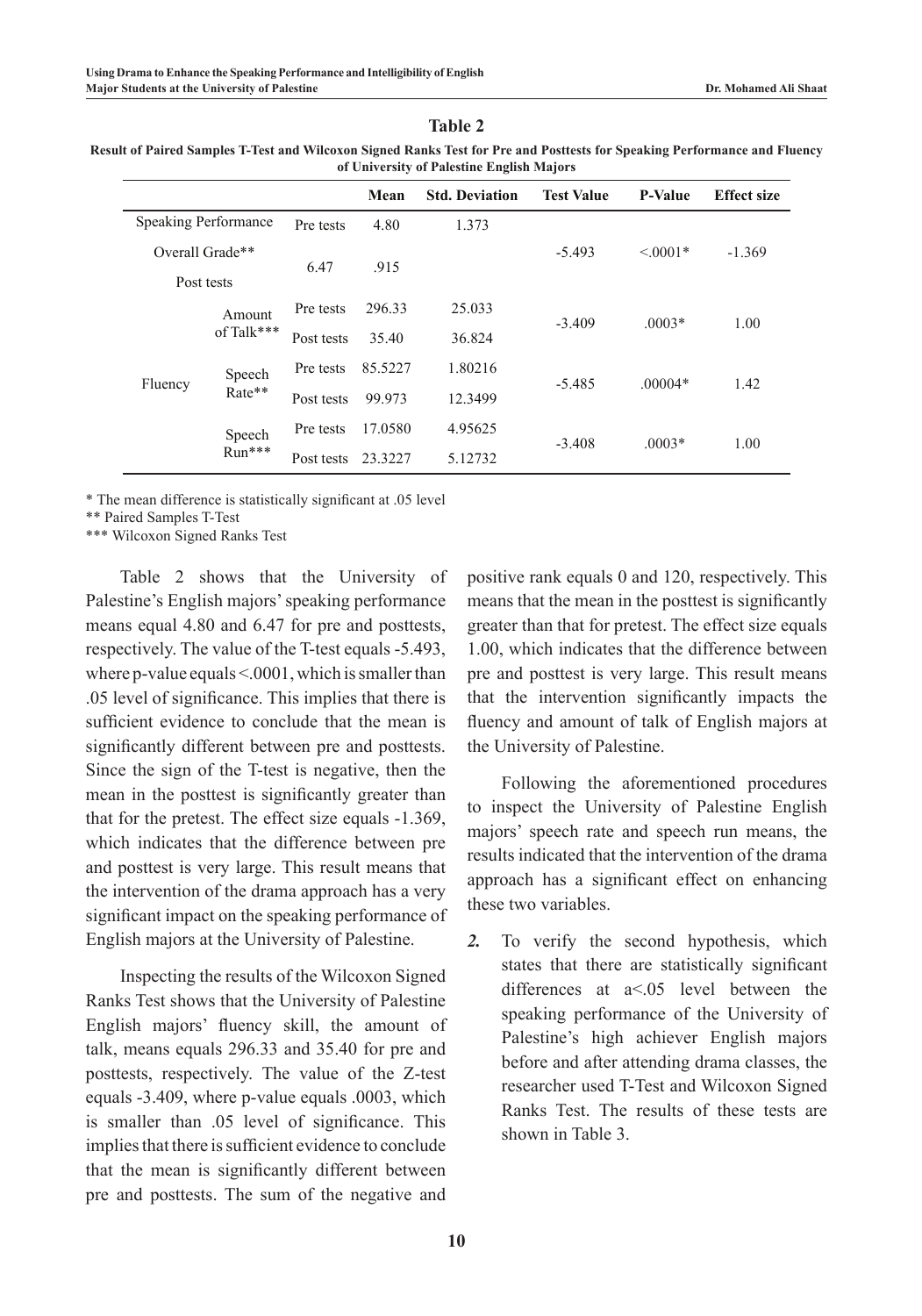**Table 3**

 **Result of Paired Samples T-Test and Wilcoxon Signed Ranks Test for Pre and Posttests for Speaking Performance and Fluency of University of Palestine High Achiever English Majors**

|                                                 |                             |            | Mean    | <b>Std. Deviation</b> | <b>Test Value</b> | <b>P-Value</b> | <b>Effect size</b> |  |
|-------------------------------------------------|-----------------------------|------------|---------|-----------------------|-------------------|----------------|--------------------|--|
|                                                 | <b>Speaking Performance</b> | Pre tests  | 6.20    | .447                  |                   |                |                    |  |
|                                                 | Overall Grade***            | 6.80       | .447    |                       | $-1.732$          | $.042*$        | $-.2$              |  |
|                                                 | Post tests                  |            |         |                       |                   |                |                    |  |
| Amount<br>of Talk**                             | Pre tests                   | 32.60      | 28.997  | $-8.053$              | $.0006*$          | 3.60           |                    |  |
|                                                 | Post tests                  | 378.20     | 27.517  |                       |                   |                |                    |  |
| Speech<br>Fluency<br>Rate***<br>Speech<br>Run** | Pre tests                   | 95.2600    | 8.28692 |                       |                   |                |                    |  |
|                                                 | Post tests                  | 104.440    | 4.3073  | $-1.753$              | $.0398*$          | .867           |                    |  |
|                                                 |                             | Pre tests  | 22.6140 | 4.31817               | $-16.780$         | $.00004*$      | 7.5                |  |
|                                                 |                             | Post tests | 28.7020 | 4.48317               |                   |                |                    |  |

\* The mean difference is statistically significant at .05 level

\*\* Paired Samples T-Test

\*\*\* Wilcoxon Signed Ranks Test

Table 3 shows that the University of Palestine's high achiever English majors benefited from the drama approach as their amount of talk, speech rate, and speech run in the posttest are better than those in the pretest. It is also clear that the effect size of the drama approach on enhancing the high achiever English majors' speaking performance and fluency is very large.

*3.* The Paired Samples T-Test and Wilcoxon Signed Ranks Test were used to verify the third hypothesis, which indicates that there are statistically significant differences at  $a$ <.05 level between the speaking performance of the University of Palestine's low achiever English majors before and after attending the drama classes, with great results which are shown in Table 4 below.

**Table 4**

 **Result of Paired Samples T-Test and Wilcoxon Signed Ranks Test for Pre and Posttests for Speaking Performance and Fluency of University of Palestine Low Achiever English Majors**

|                  |                             |            | Mean    | Std.<br><b>Deviation</b> | <b>Test Value</b> | <b>P-Value</b> | <b>Effect</b><br>size |
|------------------|-----------------------------|------------|---------|--------------------------|-------------------|----------------|-----------------------|
|                  | <b>Speaking Performance</b> | Pre tests  | 4.10    | 1.101                    |                   |                |                       |
| Overall Grade*** |                             | 6.30       | 1.059   |                          | $-2.724$          | $.003*$        | .636                  |
|                  | Post tests                  |            |         |                          |                   |                |                       |
|                  | Amount of<br>$Talk**$       | Pre tests  | 284.20  | 1.507                    | $-6.431$          | $.0001*$       | 2.03                  |
| Fluency          |                             | Post tests | 336.50  | 33.596                   |                   |                |                       |
|                  |                             | Pre tests  | 8.6540  | 8.48399                  |                   |                |                       |
|                  | Speech Rate**               | Post tests | 97.740  | 14.5734                  | $-5.023$          | $.0004*$       | $-1.59$               |
|                  | Speech                      | Pre tests  | 14.2800 | 2.04930                  |                   |                |                       |
|                  | Run***                      | Post tests | 2.6330  | 2.80135                  | $-2.803$          | $.0025*$       | 1.00                  |

\* The mean difference is statistically significant at .05 level

\*\* Paired Samples T-Test

\*\*\* Wilcoxon Signed Ranks Test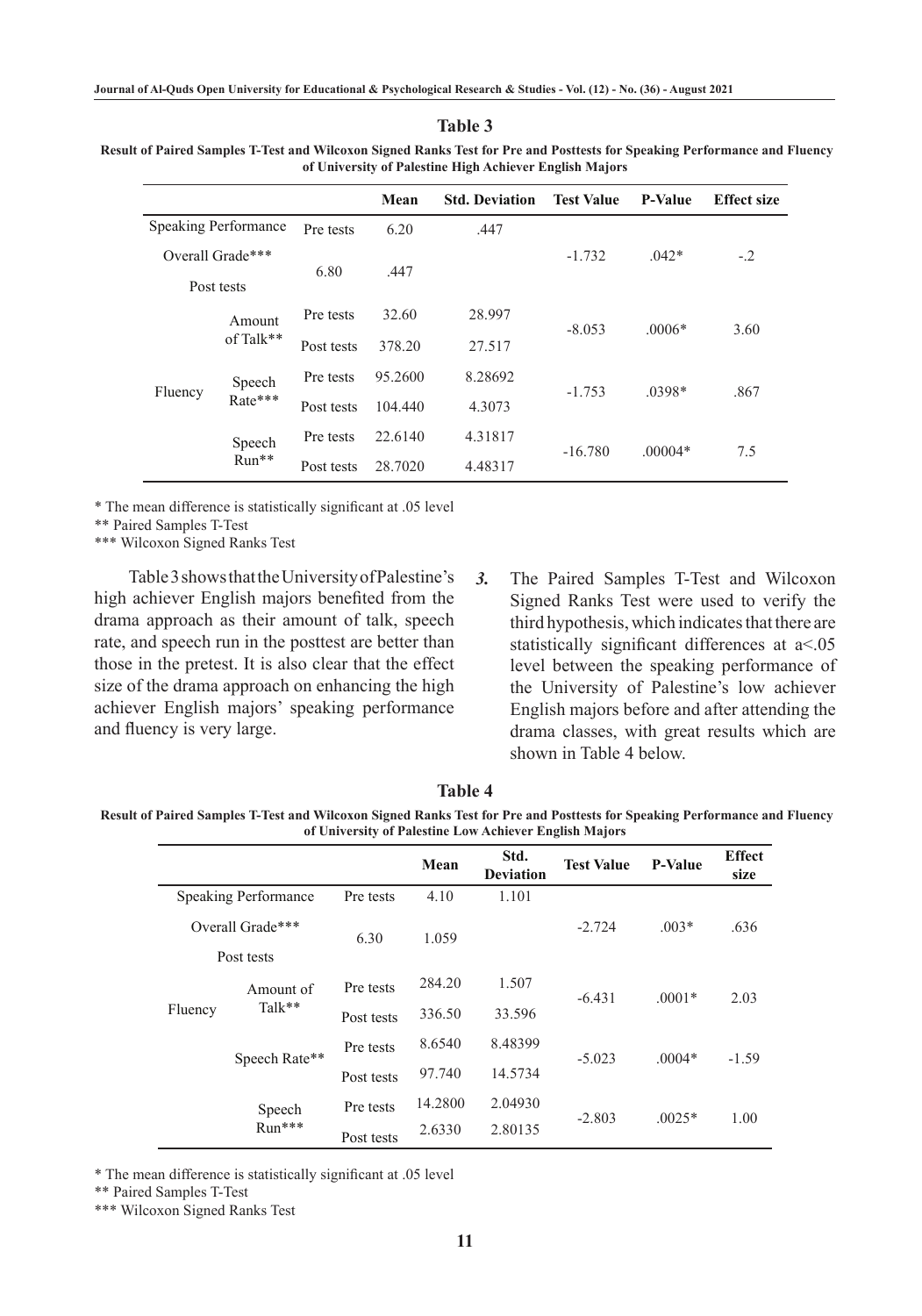The results presented in Table 4 reveal that the University of Palestine's low achiever English majors benefited from the drama approach to enhance their speaking performance and had a very high effect.

*4.* Results of verifying the fourth hypothesis,

which says that there are statistically significant differences at a<.05 level between the intelligibility level of the University of Palestine English majors before and after attending the drama classes, are shown in Table 5 below.

| <b>Table 5</b>                                                                                                                 |
|--------------------------------------------------------------------------------------------------------------------------------|
| Result of Wilcoxon Signed Ranks Test for pre and posttests for intelligibility level of University of Palestine English majors |

|                       |            | Mean | Std.<br>Deviation | Test Value | P-Value  | Effect<br>size |
|-----------------------|------------|------|-------------------|------------|----------|----------------|
| Intelligibility       | Pre tests  | 2.40 | .828              |            |          |                |
| Overall<br>Grade      | Post tests | 333  | .816              | $-3.071$   | $.0011*$ |                |
| Intelligibility       | Pre tests  | 1 33 | 3.063             |            |          |                |
| Nonsense<br>Sentences | Post tests | 6.47 | 2.200             | $-3.193$   | $.0007*$ | .517           |

\* The mean difference is statistically significant at .05 level

Table5showsthattheUniversityofPalestine's English majors 'means in intelligibility overall grade equals 2.40 and 3.33 for pre and posttests, respectively .The value of the Z-test equals,3.071 where p-value equals ,0011. which is smaller than 05.level of significance .This implies that there is sufficient evidence to conclude that the mean is significantly different between pre and posttests. The sum of the negative and positive rank equals0 and ,66 respectively .This means that the mean in the posttest is significantly higher than that for the pretest .The effect size equals ,1. which indicates that the difference between pre and posttest is medium .This result means that the intervention has a medium impact on the intelligibility level in the overall grade of the University of Palestine's English majors.

In addition, Table 5 reveals that the University of Palestine's English majors' means in intelligibility variable; nonsense sentences, equal 1.33 and 6.47 for Pre and Posttests, respectively. The value of the Z-test equals -3.193, where p-value equals .0007, which is smaller than .05

level of significance. This implies that there is sufficient evidence to conclude that the mean is significantly different between pre and posttests. The sum of the negative and positive rank equals 91 and 0, respectively. This means that the mean in the Posttest is significantly smaller than that for the pretest, which indicates that those students benefited from the drama approach to enhance their intelligibility level. The effect size equals .517, which indicates that the difference between pre and posttest is medium. This result means the intervention has a medium impact on the intelligibility level in nonsense sentences of the University of Palestine's English majors.

*5.* The result of the Wilcoxon Signed Ranks Test that was used to verify the fifth hypothesis that states the there are statistically significant differences at  $a \le 0.05$ ) level between the intelligibility level of the University of Palestine's high achiever English majors before and after attending the drama classes is shown in Table 6.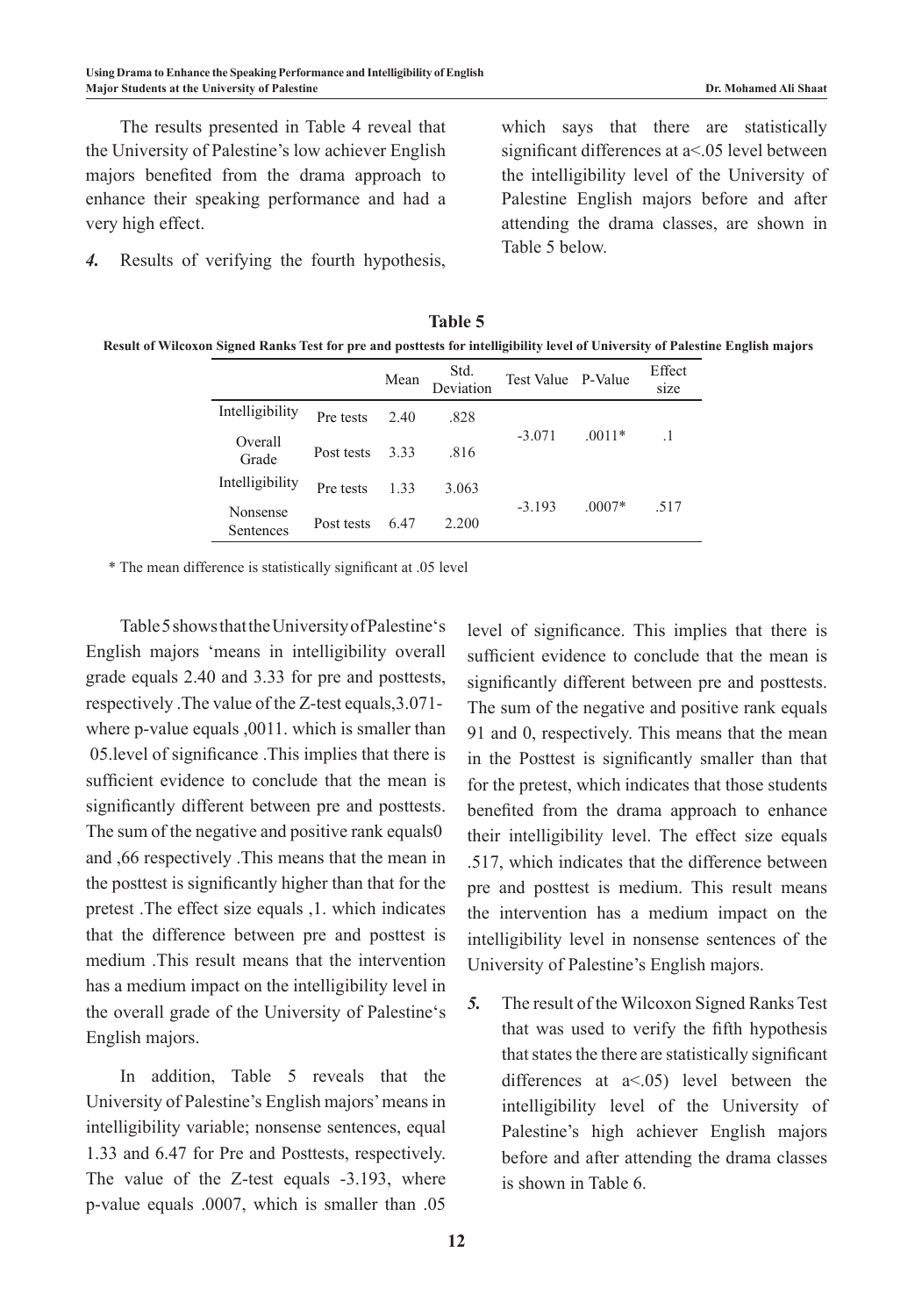| <b>English Majors</b> |            |       |                       |                           |         |                    |  |  |
|-----------------------|------------|-------|-----------------------|---------------------------|---------|--------------------|--|--|
|                       |            | Mean  | <b>Std. Deviation</b> | <b>Test Value</b> P-Value |         | <b>Effect size</b> |  |  |
| Intelligibility       | Pre tests  | 3.40  | .548                  | $-1.633$                  | .051    | $-2$               |  |  |
| Overall Grade         | Post tests | 4 2 0 | .447                  |                           |         |                    |  |  |
| Intelligibility       | Pre tests  | 7.60  | 1.140                 | $-1841$                   | $.033*$ | 333                |  |  |
| Nonsense Sentences    | Post tests | 5.20  | 1.304                 |                           |         |                    |  |  |

 **Result of Wilcoxon Signed Ranks Test for Pre and Posttests for Intelligibility Level of University of Palestine High Achiever English Majors**

**Table 6**

\* The mean difference is statistically significant at .05 level

Table 6 shows that the University of Palestine's English majors' intelligibility level mean scores in the posttest are significantly greater than in the pretest. In addition, the participants' nonsense sentences mean number is smaller than in the pretest. The effect size of the drama approach on enhancing the University of Palestine's English majors' intelligibility level, nonsense sentences, equals .333, which indicates that the difference between pre and posttest is small.

*6.* To verify the sixth hypothesis, which states that there are statistically significant differences at a<.05 level between the intelligibility level of the University of Palestine's low achiever English majors before and after attending drama classes, the researcher used the Wilcoxon Signed Ranks Test. The result of this test is shown in Table 7 below.

**Table 7**

 **Result of Wilcoxon Signed Ranks Test for Pre and Posttests for Intelligibility Level of University of Palestine Low Achiever English Majors**

|                    |            | Mean  | <b>Std. Deviation</b> | <b>Test Value</b> | <b>P-Value</b> | <b>Effect size</b> |
|--------------------|------------|-------|-----------------------|-------------------|----------------|--------------------|
| Intelligibility    | Pre tests  | 1.90  | .316                  | $-2.640$          | $0041*$        | .309               |
| Overall Grade      | Post tests | 2.90  | .568                  |                   |                |                    |
| Intelligibility    | Pre tests  | 11.70 | 2.791                 |                   |                | .636               |
| Nonsense Sentences | Post tests | 7 10  | 2.331                 | $-2.680$          | $.0037*$       |                    |

\* The mean difference is statistically significant at .05 level

With reference to the result stated in Table ,7a reader can conclude that the overall grade means equal 1.90 and 2.90 for pre and posttests, respectively .The value of the Z-test equals,2.640 where p-value equals ,0041. which is smaller than 05.level of significance .This implies that there is sufficient evidence to conclude that the mean is significantly different between pre and posttests. The sum of the negative and positive rank equals 0and ,36 respectively .This means the mean in the posttest is significantly higher than that in the pretest.

The effect size equals .309, which indicates that the difference between pre and posttest is small. This result means that the intervention has a small impact on the intelligibility level in the overall grade of the University of Palestine's low achiever English majors. The nonsense sentence means equal 11.70 and 7.10 for pre and posttests, respectively. The value of the Z-test equals -2.680, where p-value equals .0037, which is smaller than .05 level of significance. This implies that there is sufficient evidence to conclude that the mean is significantly different between pre and posttests. The sum of the negative and positive rank equals 45 and 0, respectively. This means that the mean in posttest is significantly smaller than in the pretest. The effect size equals .636, which indicates that the difference between the pre and posttest is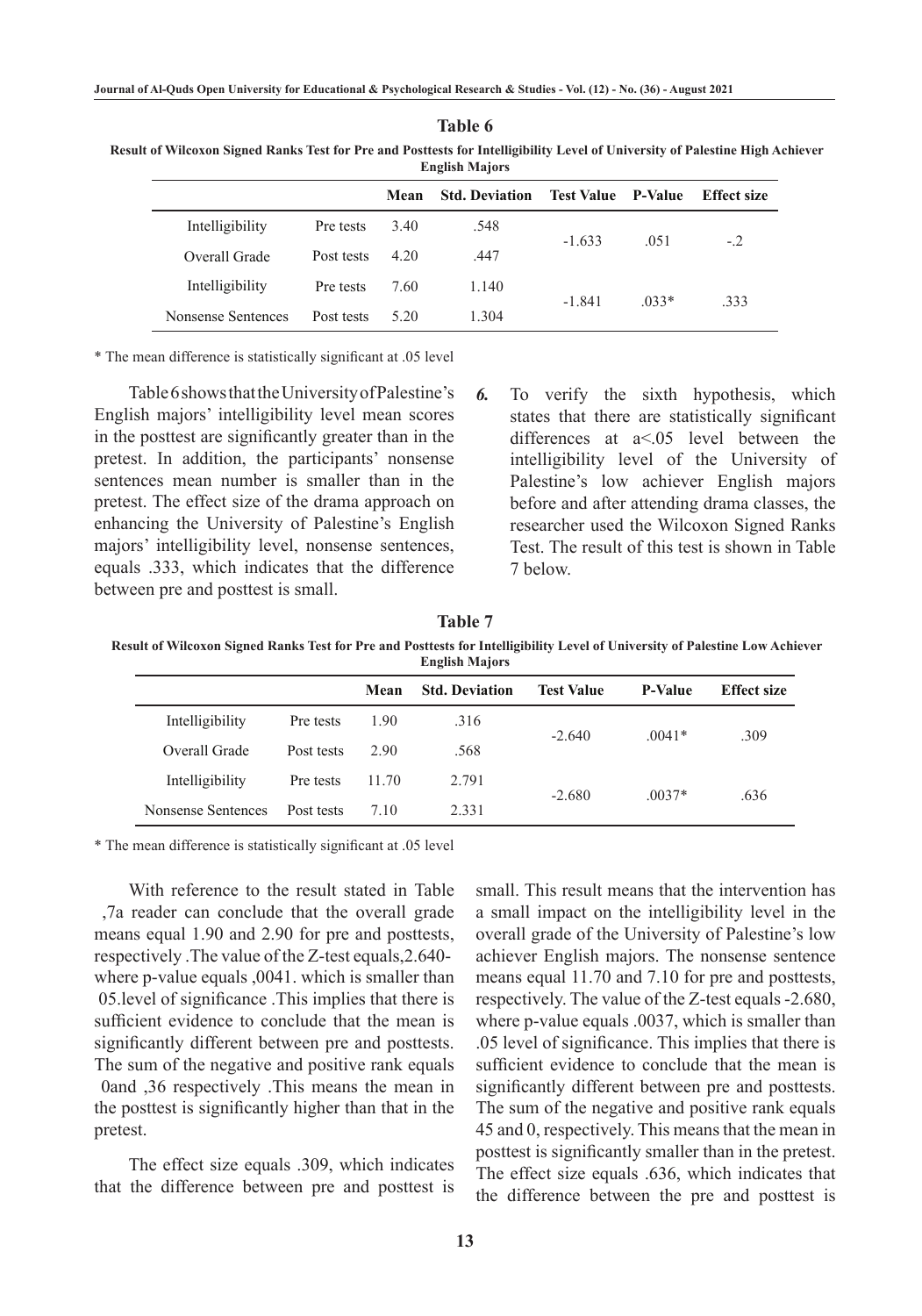medium. This result means the intervention has a medium impact on the intelligibility level in nonsense sentences of the University of Palestine's low achiever English majors.

### **13. Discussion**

This study aimed to investigate the effect of using the drama approach to enhance speaking performance and intelligibility among the University of Palestine's English majors students. Results showed that both high and low achievers of the study participants positively benefited from the drama classes in enhancing their speaking performance and intelligibility. The result of the recent study is in agreement with Laught (2019), who indicated that lower-level English language learners benefit from the dramatic language teaching approach. It is also in agreement with Thomson (2016), who showed that drama based instruction could significantly increase L2 English oral fluency and comprehensibility. Moreover, it is in line with Afana (2012), who revealed that educational drama intervention positively impacts students' speaking skills. In addition, it is consistent with Kao and O'Neill (1998), who indicated that the drama approach activates negotiation of meaning in a more natural and unpremeditated speech and motivates learners to communicate fluently. The benefits learners gain from the drama approach may be due to:

- *1.* The friendly live feedback that the instructor provided during the drama meeting, which motivated learners to communicate using the target language, positively affected the speaking performance of the participants of the study. In such a friendly teaching environment, which engaged learners in communicative learning situations that motivated them to work easily and effectively, the difficulty level of English was reduced, which provided opportunities for learners to benefit from the designed activities and improve their language skills. This interpretation is in agreement with Tuan & Mai (2015), who revealed the positive benefit of motivation and feedback in enhancing students' speaking performance.
- *2.* Engaging students in dramatic activities

functioned as meditational tools people use in everyday life. This reduced low achievers' anxiety and facilitated the comprehension of various useful structures from a semireal life situation which positively expanded the students' linguistic and sociocultural competencies.

- *3.* The opportunities which were allowed for learners to: (1) read the various scripts aloud, (2) discuss and learn lexical phrases, and (3) deal with segmental text gave them chances to increase their wealth of vocabulary and prepared their speech well. This positively affected their speaking performance as planning is a major factor in enhancing fluency of speech.
- *4.* Motivating students to rehearse and repeat the language through giving them chances to evaluate peers' speaking performance allowed them to benefit from their colleagues' slips/mistakes and shifted the learning situation from a teacher-centered to a student-centered approach. This improved the learners' discovered skills and positively enhanced their English language fluency and accuracy.
- *5.* The oral communication of the study participants during drama classes allowed them to experience modified interaction that successfully improved their ability to produce various oral English messages that were easily comprehended.
- *6.* The gradual steps adopted in sequencing the dramatic activities of the course encouraged the participants of the study to participate in the teaching/learning activities, which helped enhance their autonomy and provided a sense of fulfillment. The active participation of the participants of the study in the various activities of the course and the improvement of their autonomy helped them use the target language regularly, which positively affected their speaking performance and intelligibility.

# **14. Conclusions**

Based on the limitations of the present study and its results, the following conclusions have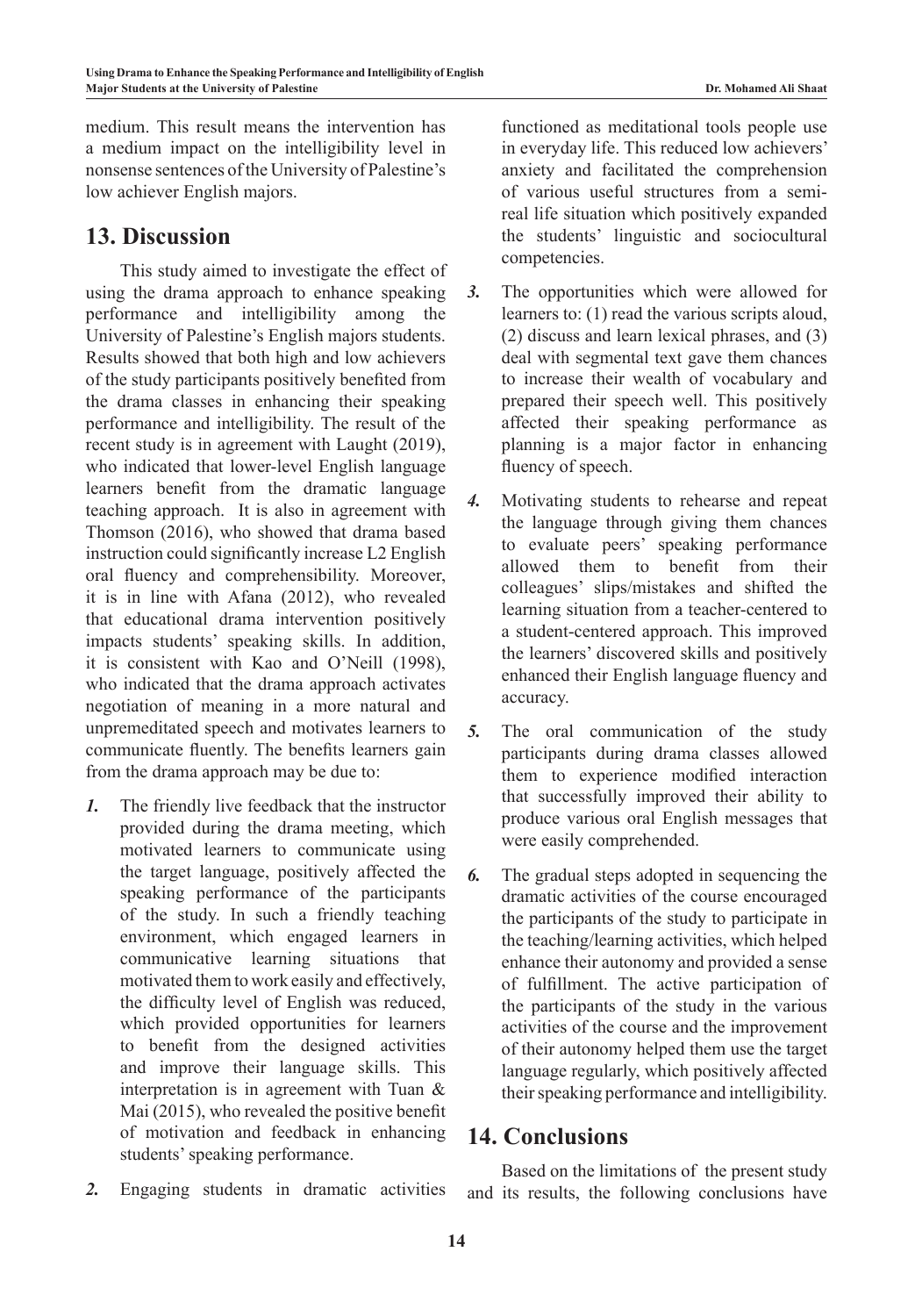been revealed:

- *1.* The drama approach greatly enhances the speaking performance and intelligibility among the University of Palestine's English majors.
- *2.* The University of Palestine's high and low EFL achievers benefited from the drama approach in developing their speaking performance and intelligibility. So this strategy suits heterogeneous classes which include a diverse group of students.
- *3.* The friendly environment of dramatic teaching creates a communicative teaching situation that motivates students to participate and benefit from peers' discussions.
- *4.* The drama approach of teaching ensures learning transfer that helps students use learned skills in real-life situations.

# **15. Recommendations**

It is recommended that:

- *1.* EFLLs should experience various dramatic activities d uring school and tertiary levels of education.
- *2.* EFLTs should be trained on how to implement the drama approach effectively. This training should focus on bridging the theory and practice gap of using the drama approach in teaching.
- *3.* Further research is needed to investigate the effectiveness of the drama approach in enhancing the overall English proficiency of -EFLLs.
- *4.* EFLLs' autonomy should be enhanced through the effective use of gradual and welldesigned teaching activities.

# **References**

*-* Aburezeq, Kh. & Abu Taha, M. (2018). Problems English majors encounter in learning drama in English at Al-Aqsa University in Gaza and ways to reduce them. International Journal of Research in English Education, 3(3), 30-45.

- *-* Afana, S. (2012). The impact of educational drama intervention on Palestine ninth graders' English speaking skills at Gaza UNRWA schools. Unpublished M.A. thesis, Islamic University-Gaza.
- *-* AL-Hosni, S (2014). The speaking difficulties encountered by EFLLR. International Journal on Studies in English Language and Literature, 2(6), 22-3.
- *-* Aljadili, M. (2014). The effectiveness of using virtual classes on developing the tenth graders speaking skills and their speaking anxiety. Unpublished M.A. thesis, Islamic University-Gaza.
- *-* Ashour, J. (2014). The effect of using a video conferencing-based strategy on URWA 9th graders English speaking skills and their attitudes towards speaking. Unpublished M.A. thesis, Islamic University-Gaza.
- Bailey, K. M.(2006). Issues in Teaching Speaking Skills to Adult ESOL Learners. In Review of Adults Learning and Literacy, A Project of the National Center for the Study of Adult Learning and Literacy, Volume 6, Chapter 5, (pp. 113-164).
- Borgde, S. (2007). The use of drama activities in teaching German in third-level classroom. Scenario: language, culture, literature, 2007(1), 1-24.
- *-* Chaney, A.L. & Burk, T.L.(1998). Teaching oral communication in grade k-8. Boston: Allyn & Bacon.
- *-* Delaney, T. (2012). Quality and quantity of oral participation and English proficiency gains. Language Teaching Research, 16(4), 467-482.
- *-* Derwing, T. M. & Munro, M. J. (2009). Putting accent in its place: Rethinking obstacles to communication. Language Teach, 42(4), 476- 49.
- *-* Diaz-Rico, L.T. (2013). Strategies for Teaching English Learners. 3rd Edition, Pearson Education, Inc.
- *-* El-Hilaly, A. (2001). The effect of communication strategies and risk taking on oral fluency. Faculty of Education, Al Azhar University, Cairo.
- *-* Ellis, R. & Barkhuizen, G. (2005). Analyzing Learner Language. Oxford: Oxford University Press.